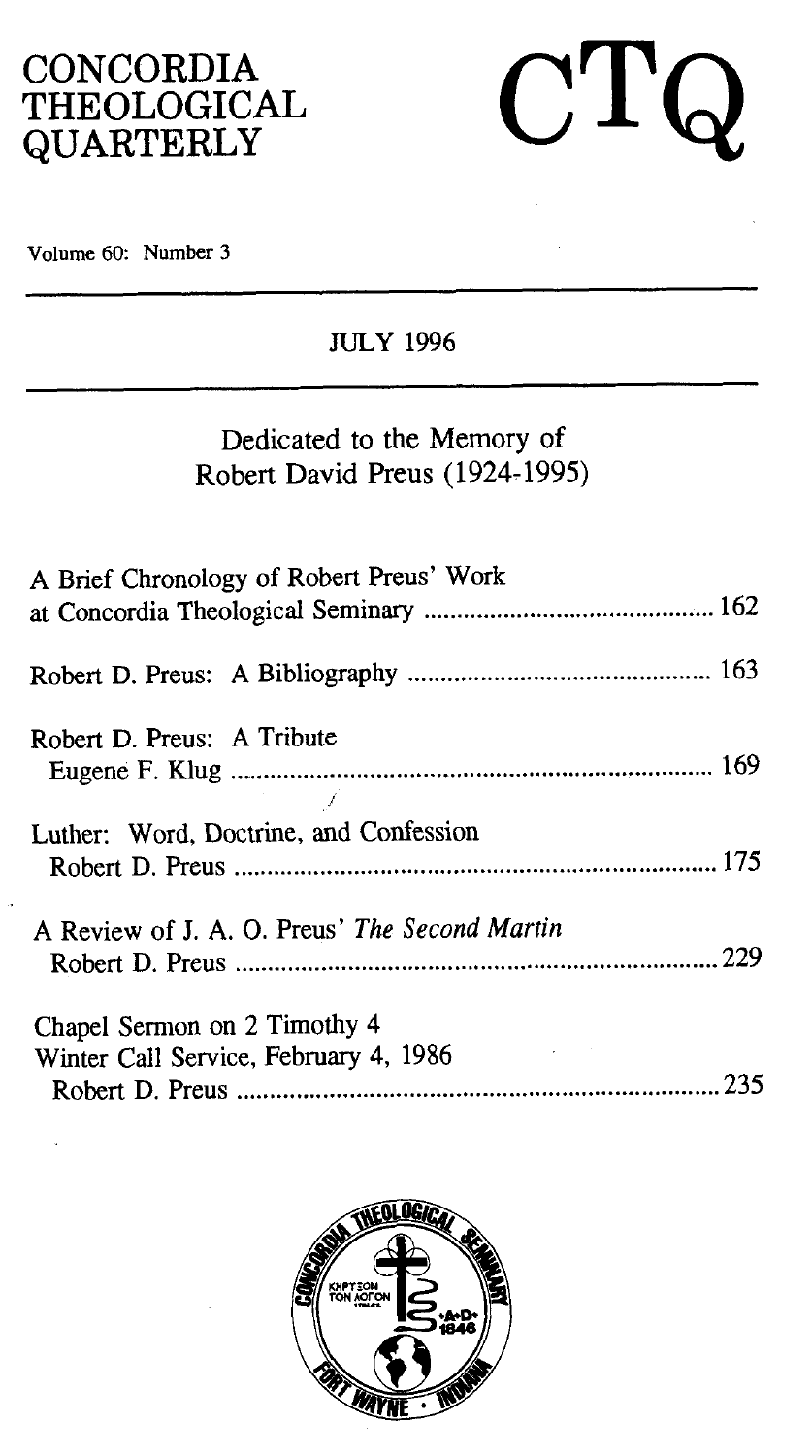# CONCORDIA THEOLOGICAL **QUARTERLY**

# $\rm CTC$

**ISSN** 0038-8610

The CONCORDIA THEOLOGICAL QUARTERLY, a continuation of *The Springfielder,* is a theological journal of the Lutheran Church-Missouri Synod, published for its ministerium by the faculty of Concordia Theological Seminary, Fort Wayne, Indiana.

Heino 0. Kadai, *Editor;* Douglas McC. L. Judisch, *Associate Editor;*  Lawrence R. Rast, Jr., *Assistant Editor:* William C. Weinrich, *Book Review Editor,* Gregory J. Lockwood, Richard E. Muller, Robert D. Newton, Dean 0. Wenthe, *Members of the Editorial Committee.* 

*The Faculty:* James G. Bollhagen, Eugene W. Bunkowske, Lane A. Burgland, Daniel L. Gard, Douglas McC. L. Judisch, Arthur A. Just, Heino 0. Kadai, Gregory J. Lockwood, Cameron A. MacKenzie, Walter A. Maier, Walter A. Maier III, Kurt E. Marquart, Richard E. Muller, Robert D. Newton, Daniel G. Reuning, Douglas L. Rutt, John W. Saleska, David P. Scaer, Randall A. Schroeder, William C. Weinrich, Dean 0. Wenthe, Harold H. Zietlow, Melvin L. Zilz. *Emeriti in Residence:* Harold *H.* Buls, G. Waldemar Degner, Eugene F. Klug, Raymond F. Surburg, Howard W. Tepker.

The CONCORDIA THEOLOGICAL QUARTERLY is indexed in *Religion Index One: Periodicals* and abstracted in *Old Testament Abstracts* and *New Testament Abstracts.* 

The CONCORDIA THEOLOGICAL QUARTERLY is published in January-April, July, and October. All changes of address (including clergymen of the Missouri Synod), subscription payments, and other correspondence concerning business matters should be sent to Concordia Theological Quarterly, Concordia Theological Seminary, 6600 North Clinton Street, Fort Wayne, Indiana 46825. The annual subscription rate is \$10.00 within the United States, \$15.00 U.S. in Canada, and \$20.00 U.S. elsewhere (\$30.00 if dispatch by airmail is desired).

> OConcordia Theological Seminary Press 1996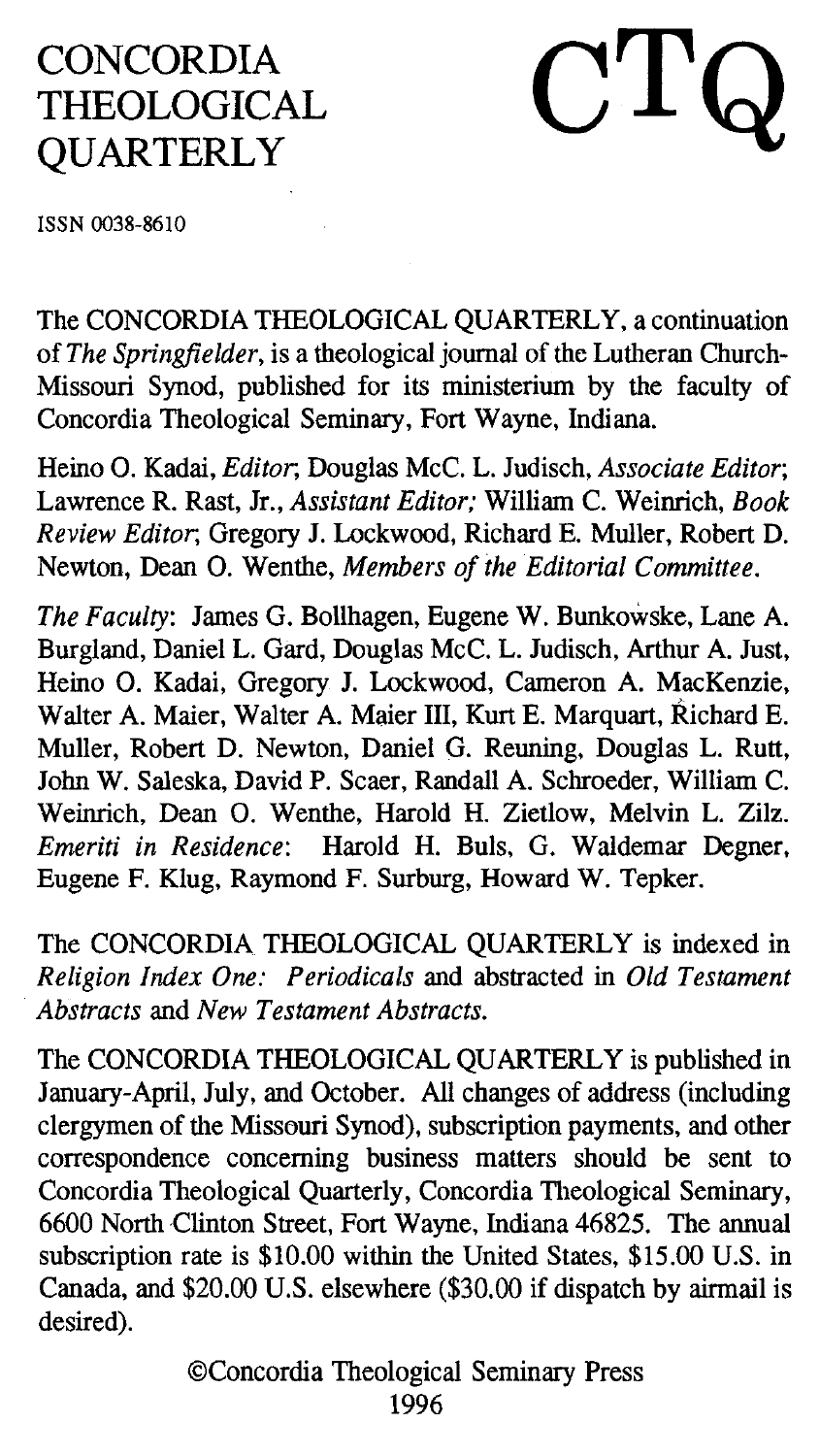

**Dedicated to the Memory of Robert David Preus (1924-1995): President, Colleague, Teacher, and Friend**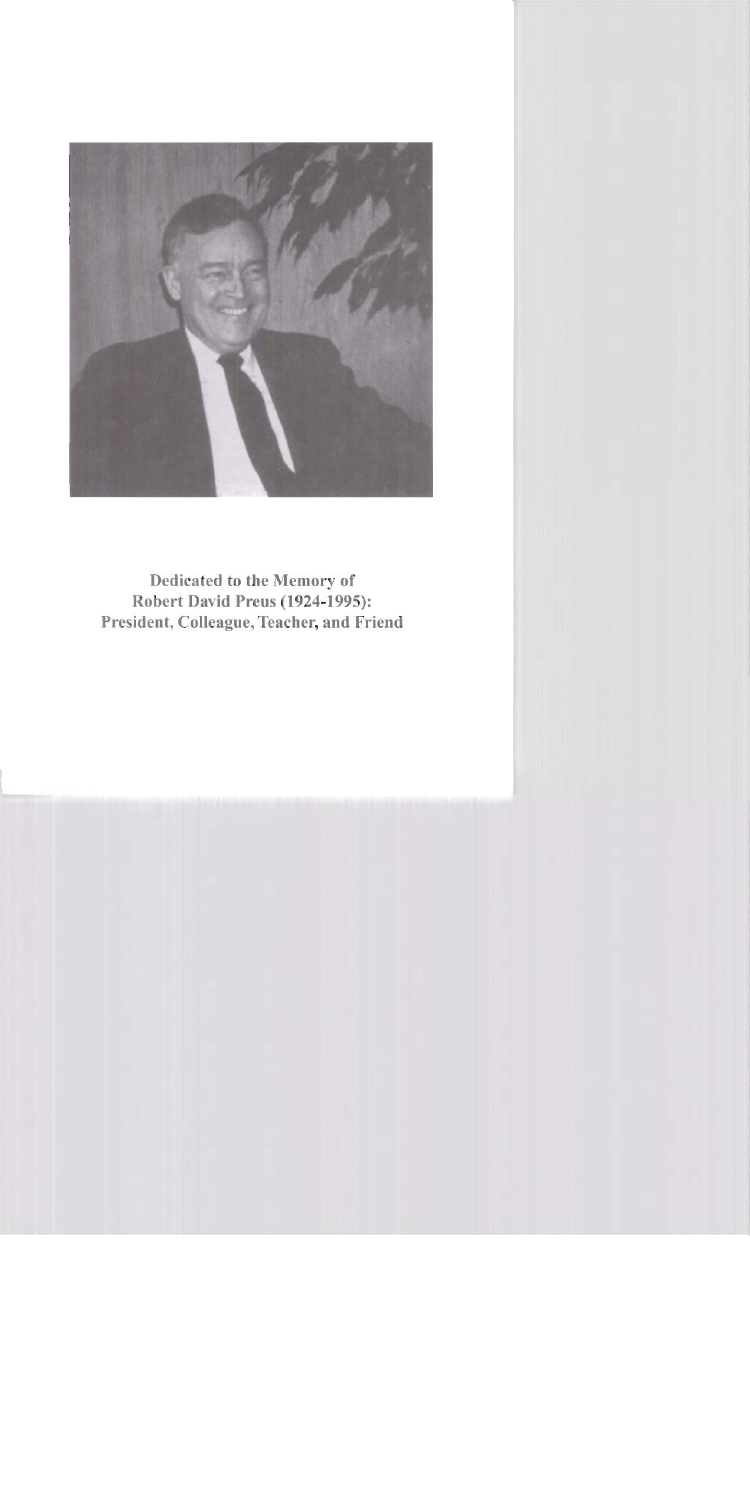## Robert D. Preus: A Bibliography

### **Individual Works of Robert Preus**

"After Denver, What? Four Predictions." *The Lutheran Layman,* June 1969, 40, no. 6:11.

"ALC Lodge Practices Are Fellowship Block." *The Lutheran Laymun,*  September 1968, no. 9:8.

"The American Lutheran Church and Scriptures." *The Lutheran Layman,*  January 1969, 40, no. 1:8.

"A Question-What about Church Politics?" *The Lutheran Layman,* July 1968, 39, no. 7:6.

"Are There New and Current Issues Calling for Confessional Statements?" An essay in *The Confession-Making Process.* The Division of Theological Studies of the Lutheran Council in the USA, 1975.

"Article XI, The Formula of Concord: Predestination and Election." An essay in *A Contemporary Look at the Formula of Concord,* **ed.** R. A. Kolb, Wilbert Rosin, and Robert D. Preus. St. Louis: Concordia Publishing House, 1978, 271-277.

"Aspects of the Theology of Karl Barth: Three Points." *Concordia Theological Monthly, February, March, and April 1960, 31:105-115;* 174- 183; and 236-244.

"Bibeln och de Lutherska Bekännelseskrifterna." An essay in *Ditt Ord Ar Sunning, En Handbok om Bibeln,* ed. Seth Erlandsson. Uppsala: Stiftelsen Biblicum, 1971, 214-233.

"Biblical Authority in the Lutheran Confessions." *Concordia .lournul,*  1978,4:16-24.

"Can the Lutheran Confessions Have Any Meaning 450 Years Later?" *Concordia Theological Quarterly,* April-July 1980,44: 104- 107.

"Can We Be Confessional Lutherans in Today's World?" An essay presented to the Thirteenth Annual Symposium on the Luthcran Confessions, videotape and audiotape. Fort Wayne, Indiana: Concordia Theological Seminary, 1990.

"Church and State Both Have Task." *The Lutheran Layman,* May 1969, 40, no. 5:6.

"Clergy Mental Health and the Doctrine of Justification." *Concordia Theological Quarterly,* 1984, 48, no. 2-3:113-123.

"Computer Set Up for Church Work." *The Lutheran Layman,* October 1968, 39, no. 10:8.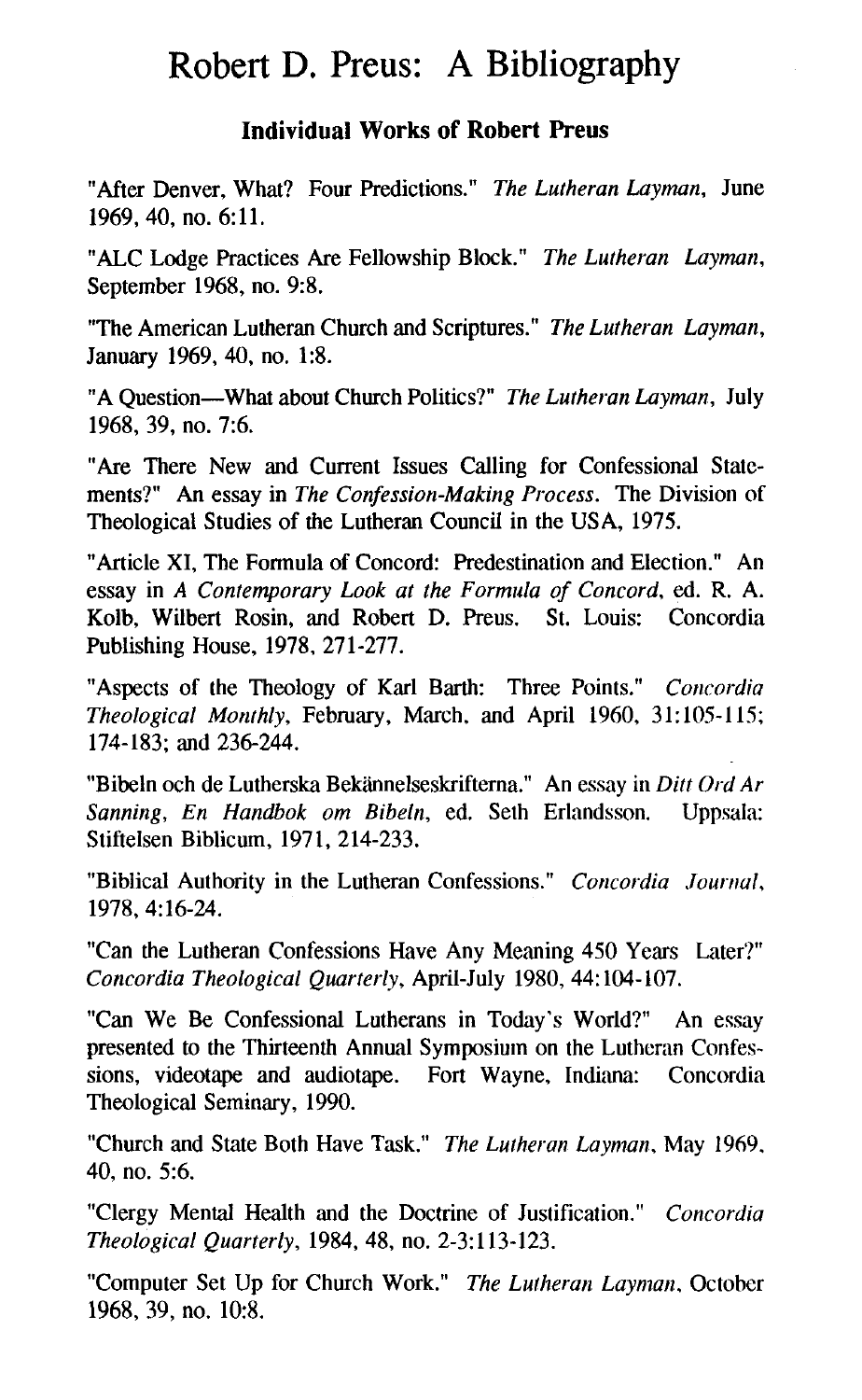"Confessional Lutheranism in Today's World: Four Issues of Church and Ministry in LCMS." *Concordia Theological Quarterly,* April-July 1990, 54:99-116.

"The Confessions and the Mission of the Church." *Springfielder,* June 1975, 39:20-39.

"Convention Impressions: Synod Unpredictable." *The Lutheran Layman*, August 1969,40, no. 8:4.

"Critics of US Policy Win Again in NCC." *Christianity Today,* 19, November 1965, 10:44-45.

"Current Theological Problems Which Confront Our Church." An essay presented to the Joint Conference of the Seminary Faculties and the Council of Presidents of the LCMS, St. Louis, 1961.

"Den Historisk-Kritiske Methode." An essay in *Pa Orders Grunn: Festskrift ti1 Professor Dr. Theol. Carl Fr. Wisl@ff,* **ed.** S. Hunnestad, J. Kvalbein, and G. Prestegard, Oslo, 1978, 71-78.

*The Doctrine of the Call in the Corlfessions and Lutheran Orthodoxy.*  Houston, Texas: Our Savior Lutheran Church and School, 1991.

"The Doctrine of Justification and Reconciliation in the Theology of Karl Barth." *Concordia Theological Monthly,* April 1960, 31:236-244.

"The Doctrine of Revelation in Contemporary Theology." *Bulletin of the Evangelical Theological Society,* 1966, 9, no. 3: 11 1-123.

"The Doctrine of Justification in the Theology of Classical Lutheran Orthodoxy." *Springfielder,* Spring 1965, 29:24-39.

"Evangelism Is Task for Laymen." *The Lutheran Layman,* May 1968,39, no. 5:6.

"'Fellowship Reconsidered': An Assessment of Fellowship between the LCMS and ALC in the Light of Past, Present, and Future." An essay presented to the pastors of the Wyoming District of the LCMS, Casper, Wyoming, 1971.

*Getting into the Theology of Concord: A Study of the Book of Concord.*  St. Louis: Concordia Publishing House, 1977.

"The Gospel-A Gift to Use or Lose." *The Lutheran Layman,* July 1969, *40,* no. 7: 11.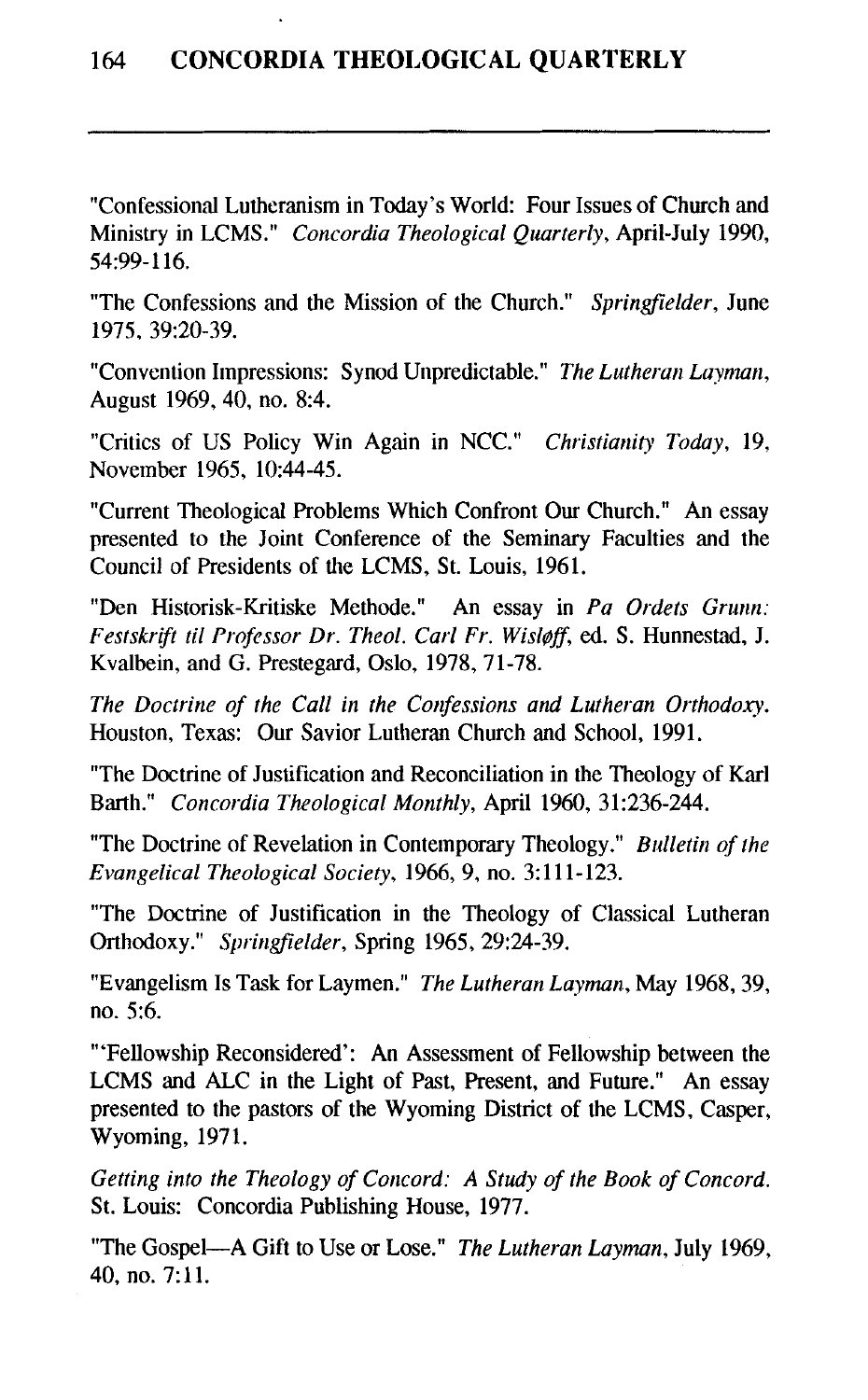"Guiding Theological Principles: A Lutheran Confessional Approach to the Doctrine of Creation." An essay in *Rock Strata and the Bible Record*, ed. Paul Zimmerman. St. Louis: Concordia Publishing House. 1970, 12-13.

"The Hermeneutics of the Formula of Concord." An essay in *No Other Gospel,* **ed.** A. Koelpin. Milwaukee: Northwestern Publishing House, 1980.

"The Hermeneutics of the Lutheran Confessions and the Historical-Critical Method." An essay in *The Function of Doctrine and Theology in Light of the Unity of the Church.* The Division of Theological Studies of the Lutheran Council in the USA, 1978, 65-75.

"Hold Fast the Form of Sound Words." *The Lutheran Layman,* August 1968, 39, no. 8:11.

"How Is the Lutheran Church to Interpret and Use the Old and New Testaments?" The Reformation Lectures of Bethany Lutheran College and Seminary, Mankato, Minnesota. *The Lutheran Synod Quarterly,* Autumn 1973, 14:l: 1-52.

"The Importance of Prayer Today." *The Lutheran Layman,* March 1969, 40, no. 3:8.

"Inauguration Address." *Springfielder,* September 1974, 38:9 1-94.

"Influence of the Formula of Concord on the Later Lutheran Orthodoxy." An essay in *Discord, Dialogue, and Concord,* ed. L. Spitz. Philadelphia: Fortress Press, 1977, 86-101.

*The Inspiration of Scripture: A Study of the Theology of the Seventeenth Century Lutheran Dogmaticians.* Edinburgh: Oliver and Boyd, 1955: Mankato, Minnesota: Lutheran Synod Book Company, 1955.

*Justification as Taught by Post-Reformation Lutheran Theologians.* Fort Wayne, Indiana: Concordia Theological Seminary Press, 1982.

"Justification of a Sinner before God as Taught in Later Lutheran Orthodoxy." *Scottish Journal of Theology,* September 1960, 13:262-277.

"Let's Be Thankful for Church Blessings." *The Lutheran Layman*, November 1968, 39, no. 11:8.

"Let's Keep Theology Simple." *The Lutheran Layman.* February 1969, 40, no. 2:8.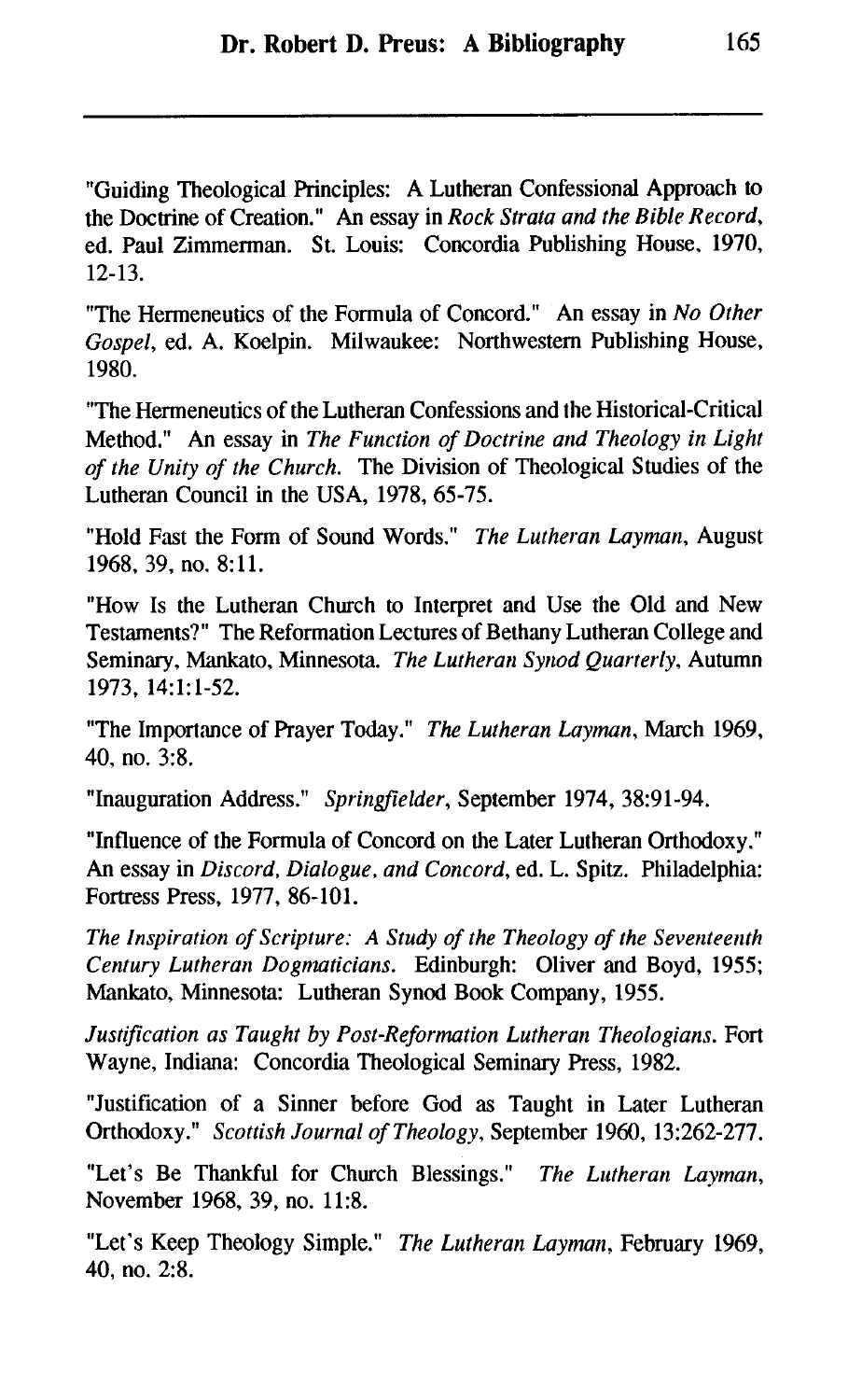"The Living God." An essay in *Applying the Scriptwes,* ed. Kenneth S. Kantzer. Grand Rapids: Academic Books, 1987, 1-18.

"Luther and Biblical Infallibility." An essay in *Inerrancy and the Church.*  ed. John Hannah. Chicago: Moody Press, 1984, 99-142.

"Luther and the Doctrine of Justification." *Concordia Theological Quarterly, January 1984, 48, no. 1:1-15.* 

"Lutheran Trends in Regard to Justification." *The Convention Manual Supplement and Proceedings of the Fijiy-Sixth Convention of the California-Nevada District of the Lutheran Church-Missouri Synod.* Pacific Grove, California, 1968, 100-113.

"May the Lutheran Theologian Legitimately Use the Historical-Critical Method?" *Affirm, Occasional Papers, Spring 1993, 31-38.* 

"Melanchthon the Theologian." *Concordia Theological Monthly,* August 1960, 3 1:469-475.

"Notes on the Inerrancy of Scripture." *Concordia Theological Monthly,*  June 1967, 38:363-375.

"Pastors, Laymen Work Together in Paradise." *The Lutheran Luyniun,*  June 1968, 39: no. 6: 12.

"Perennial Problems in the Doctrine of Justification." *Concordia Theological Quarterly, July 1981, 45:163-184.* 

"The Poverty of Modern Ecumenism." *The Lutheran Layman*, April 1969, 40, no. 4:6.

"The Power of God's Word." *Concordia Theological Monthly,* August 1963, 34:453-465.

"Prolegomena According to Karl Barth: A Study in His Ideas Regarding Theology and Dogmatics." *Concordia Theological Monthly,* March 1960, 31~174-183.

"Reflections on the World Congress on Evangelism Held at Berlin, Germany, October 26-November 4, 1966." *Concordia Theological Monthly,* March 1967, 38: 185-188.

"Response to 'Teaching Theology in a Pluralistic Society."' *Lutheran Theological Journal,* 1981, 15: 103-106.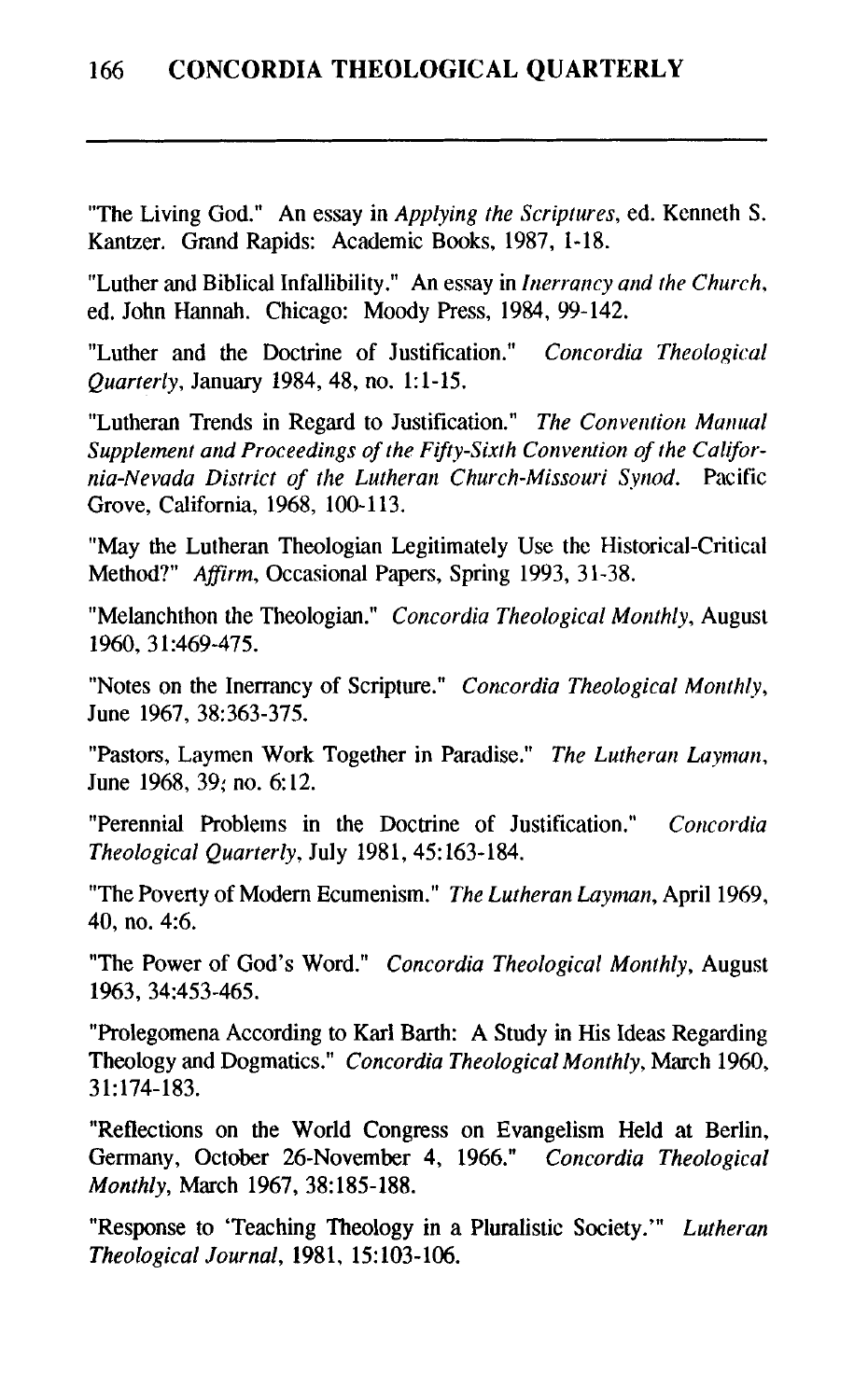*Selected Articles on Objective Justification.* Compiled by Robert D. Preus. Fort Wayne, Indiana: Concordia Theological Seminary Press, 1984.

"The Significance of Luther's Term 'Pure Passive' as Quoted in Article 2 of the Formula of Concord." *Concordia Theological Monthly,* August 1958, 29561-570.

"Student Power and Gospel Power." *The Lutheran Layman*, December 1968, 39, no. 12:8.

*The Theology of Post-Reformation Lutheranism. Volume 1: A Study of Theological Prolegomena.* St. Louis: Concordia Publishing House, 1970.

*The Theology of Post-Reformation Lutheranism. Volume 2: God and His Creation.* St. Louis: Concordia Publishing House, 1972.

"That They May Hear." An essay in *God's Conmunicutors in Mission: A Booklet of Essays Delivered at the Third Annual Missions Congress.*  Fort Wayne: Great Commission Resource Library, 1988.

"The Unity of Scripture." *Concordia Theological Quarterly,* January 1990, 54: 1-23.

"Vicarious Atonement in John Quenstedt." *Concordia Theological Monthly, February 1961, 32:78-97.* 

"The View of the Bible Held by the Church: The Early Church through Luther." An essay in *Inerrancy and the Church,* **ed.** N. Geisler. Grand Rapids: Zondervan Publishing House. 1980.

"Walther and the Scriptures." *Concordia Theological Monthly,* November 1961, 32569-691.

"Walther the Dogmatician." An essay in *C.* F. W. *Walther: The American L~ther,* ed. Arthur H. Drevlow, John M. Drickamer, and Glenn E. Reichwald. Mankato, Minnesota: Walther Press, 1987.

"Word, Doctrine, and Confession." An essay presented to the Sixteenlh Annual Symposium on the Lutheran Confessions, videotape and audiotape, Concordia Theological Seminary, 1993.

"The Word of God in the Theology of Karl Barth." *Concordia Theological Monthly, February 1960, 31:105-115.* 

"The Word of God in the Theology of Lutheran Orthodoxy." *Concordia Theological Monthly,* August 1962, 33:469-483.